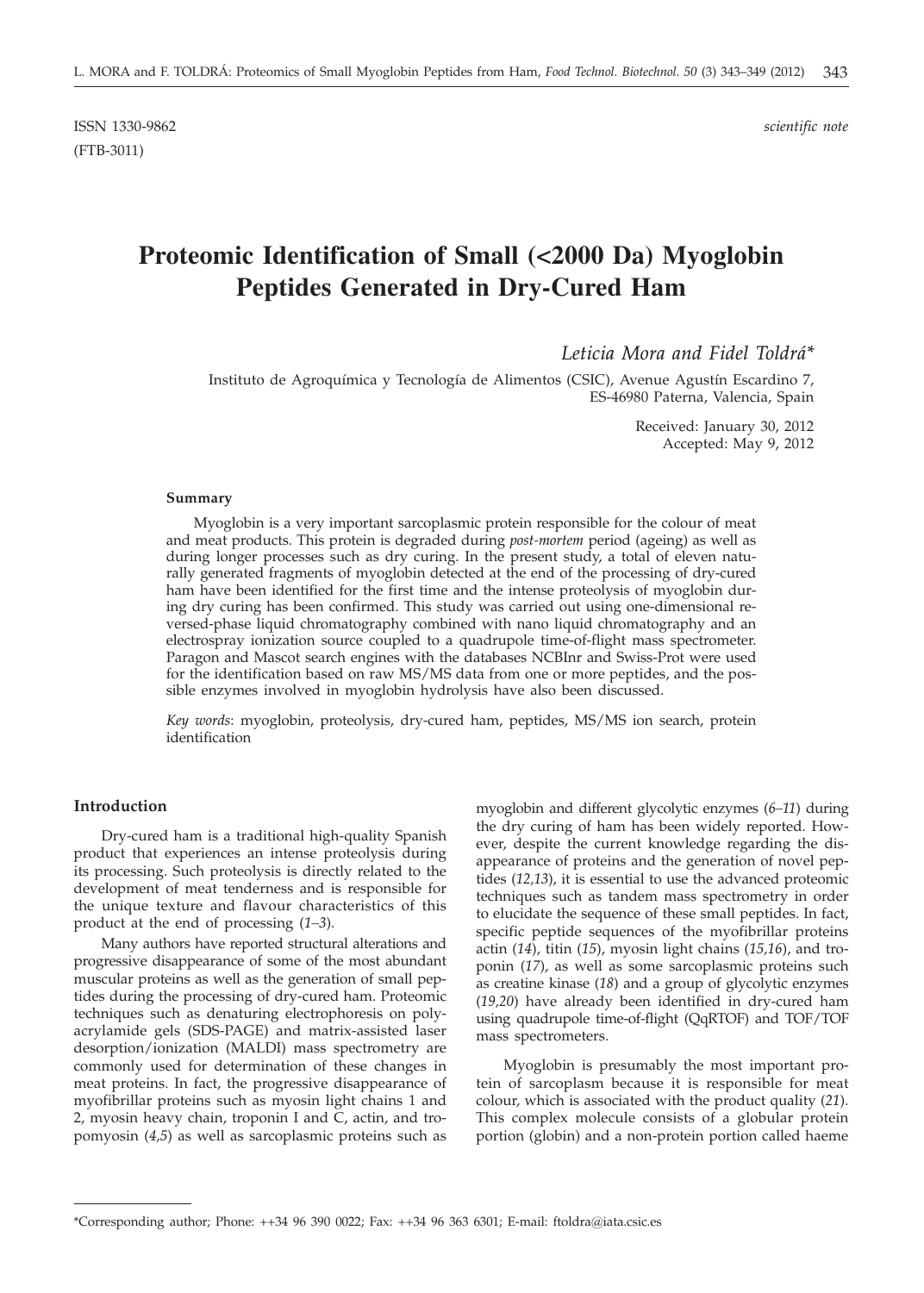ring. The haeme portion of the pigment plays a special role in meat colour determined by the oxidation state of iron within the haeme ring. Thus, muscle and meat colour are primarily determined by the concentration and chemical state of the haeme-iron-protein complex (*22*). In cured meat products, the cured red meat colour depends on the reaction of nitric oxide (NO) with myoglobin to produce nitrosomyoglobin, which gives the characteristic pinkish red colour to dry-cured meat. Nitric oxide is generated from the sodium or potassium nitrate/ nitrite added to the curing mixture during dry curing.

The main objective of the present work is the proteomic analysis of small peptides with less than 2000 Da from dry-cured ham to identify degradation products of myoglobin protein as a way to improve the knowledge about the *post-mortem* proteolysis during dry curing of ham and the potential peptidases responsible for this action. The peptides that are generated during proteolysis in the process of dry curing of ham could be biomarkers of the process and, what is more, they could be acting as bioactive peptides such as antimicrobial or antihypertensive agents in the final product. The use of these peptides in both the assessment of the progression of dry curing and the development of their potential as ingredients of healthier food products requires a better knowledge of the mechanisms that control the generation of these peptides during proteolysis, and advanced techniques of proteomics such as tandem mass spectrometry are playing a crucial role in reaching this understanding. This study was carried out using a quadrupole time-of- -flight mass spectrometer and the identification was done using Paragon and Mascot search engines and UniProt and NCBInr databases.

#### **Materials and Methods**

# *Extraction of peptides from dry-cured ham*

A total of 50 g of *biceps femoris* muscle from two 8- -month-old dry-cured hams were minced and homogenised with 100 mL of 0.01 M HCl in a stomacher apparatus (IUL Instruments, Barcelona, Spain) for 8 min. The mixture was centrifuged at 4 °C and 12 000×*g* for 20 min and, after filtering through glass wool, the supernatant was deproteinised by adding 3 volumes of ethanol and maintaining the sample at 4 °C for 20 h. After that, the sample was centrifuged again at 12 000×*g* and 4 °C for 20 min and the supernatant was dried in a rotary evaporator. The remaining residue was redissolved in 25 mL of 0.01 M HCl, filtered through a 0.45-µm nylon membrane filter (Millipore, Bedford, MA, USA) and stored at –20 °C until use.

# *Isolation of the peptides*

A 5-mL aliquot of the deproteinised dry-cured ham extract was subjected to size-exclusion chromatography using a Sephadex G25 column (2.5×65 cm) (Amersham Biosciences, Uppsala, Sweden), previously equilibrated with 0.01 M HCl. Separation was performed under isocratic conditions in 0.01 M HCl at a flow rate of 15 mL/h. Fractions of 5 mL were collected every 20 min using an automatic fraction collector and further monitored by ultraviolet (UV) absorption at 214 nm using an Agilent 8453 UV spectrophotometer (Agilent Technologies, Palo Alto, CA, USA). Fractions corresponding to a molecular mass between 1000 and 3000 Da were pooled together, dried under vacuum and redissolved in 5 mL of 0.1 % trifluoroacetic acid in water/acetonitrile (95:5, by volume). Compounds of different molecular mass such as cytochrome c, bradykinin, tryptophane, and glycine, were used as reference material in the Sephadex G25 column to evaluate the size of the peptides that were eluting.

An aliquot of 100 µL of the redissolved mixture of peptides was injected into an HPLC Agilent 1100 Series system (Agilent Technologies). Separation of peptides was carried out using a Symmetry C18 column (250×4.6 mm,  $5 \mu m$  particle size; Waters, Milford, MA, USA) at 25 °C. Mobile phases consisted of solvent A, containing 0.1 % trifluoroacetic acid (TFA) in water and solvent B, containing 0.05 % TFA in water/acetonitrile (5:95, by volume). Both mobile phases, A and B, were filtered through a 0.45-µm filter and degassed prior to any analytical run. The chromatographic separation consisted of a 5-minute isocratic gradient with solvent A, followed by a linear gradient from 0 to 40 % of solvent B in 70 min at a flow rate of 1 mL/min. The separation was monitored at a wavelength of 214 nm and 1-mL fractions were collected and lyophilised for identification using tandem mass spectrometry.

#### *Acquisition of mass spectrometry data*

Peptides contained in the fractions obtained after reversed-phase chromatography were separated by liquid chromatography and subjected to MS/MS analysis to sequence the peptides using an Ultimate Plus/Famos nano LC system (LC Packings, Dionex, Thermo Scientific, Amsterdam, The Netherlands) and a QSTAR XL hybrid quadrupole TOF instrument (AB SCIEX, Foster CA, USA) equipped with a nanoelectrospray ion source (Protana, Odense, Denmark).

Fractions previously lyophilised were diluted in 60  $\mu$ L of loading buffer (0.1 % of formic acid and 2 % of acetonitrile in water). Diluted samples were pre-concentrated on a PepMap C18 trap column  $(0.3 \times 5 \text{ mm}, 3 \text{ }\mu\text{m})$ particle size and 100 Å pore size) from LC Packings (Dionex) at a flow rate of  $40 \mu L/min$  and using 0.1 % of TFA as mobile phase. After three minutes of pre-concentration, the trap column was automatically switched in-line with a PepMap C18 column  $(0.075 \times 150 \text{ mm}, 3 \text{ mm})$  particle size and 100 Å pore size). Mobile phases consisted of solvent A, containing 0.1 % formic acid in water and solvent B, containing 0.1 % formic acid in 95 % acetonitrile. Chromatographic conditions were a linear gradient from 95 to 50 % solvent A in 30 min at a flow rate of  $0.2 \mu L/min$ . The column outlet was directly coupled to a nanoelectrospray ion source (Protana) using a 15-µm PicoTip emitter (SilicaTip needle, New Objective, Inc., Woburn, MA, USA). The positive TOF mass spectra were recorded on the QSTAR instrument using information-dependent acquisition (IDA). TOF MS survey scan was recorded for mass range *m/z*=350–1800 followed by MS/MS scans of the three most intense peaks. Typical ion spray voltage was in the range from 2.5 to 3.0 kV, and nitrogen was used as collision gas at a pressure of 0.544 atm (8 psi). Other source parameters and spray position were optimized with a tryptic digest of protein mixture digest (LC Packings; P/N 161088).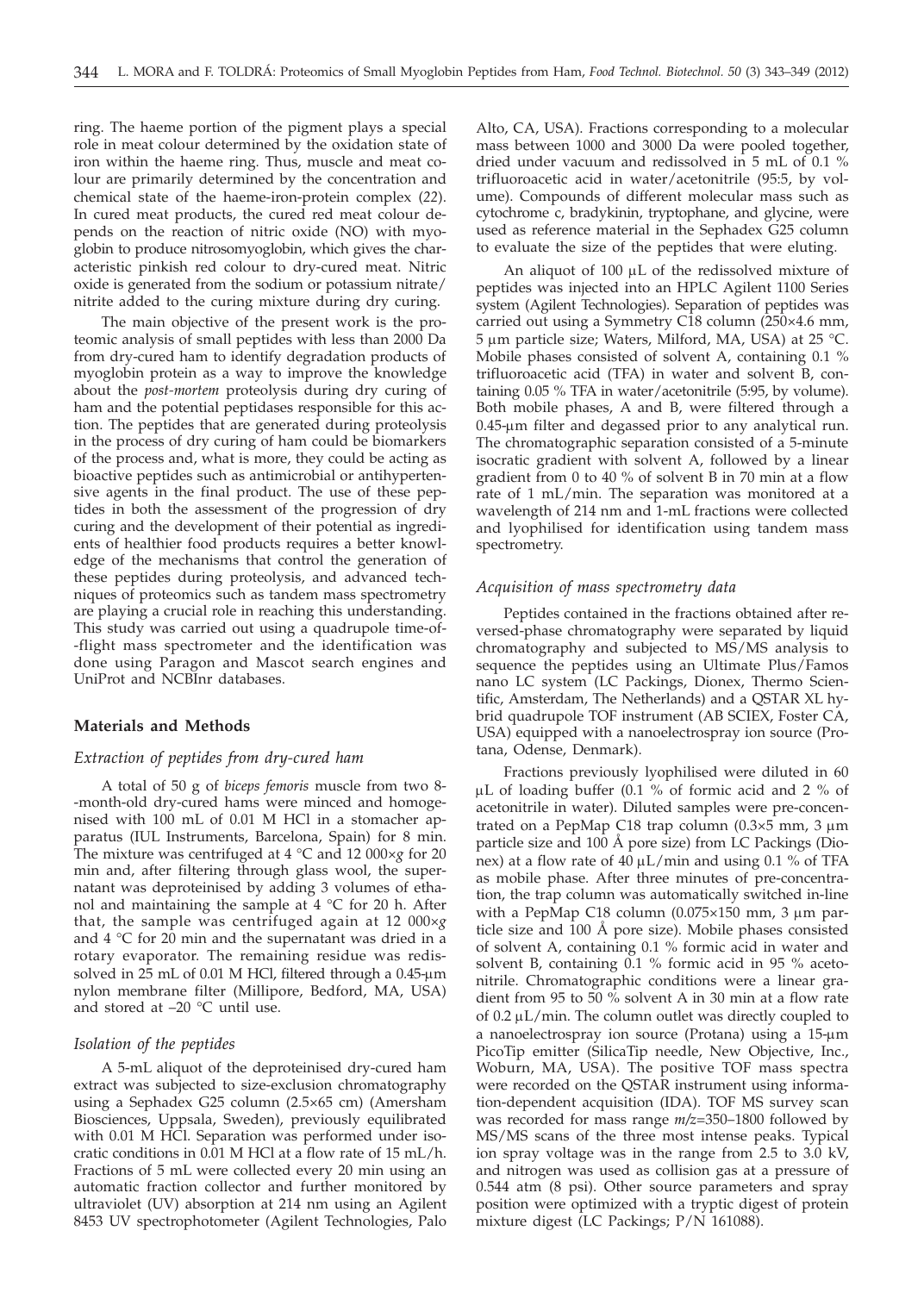#### *Database search*

The identification was done based on raw MS/MS data from the peptides contained in the RP-HPLC fraction. Search of Swiss-Prot (2011\_03; 525997 sequences; 185874894 residues) and NCBInr (20111103; 15916306 sequences; 5467648827 residues) databases was performed using Mascot v. 2.2 in combination with the Mascot Daemon interface v. 2.2.2 (Matrix Science, Inc., Boston, MA, USA, *http://www.matrixscience.com*), and the ProteinPilot v. 3.0 software (ABSCIEX). Mascot.dll v. 1.6b25 and ABSciex.DataAccess.WiffFileDataReader.dll were used for importing data to Mascot and ProteinPilot, respectively.

# **Results**

A total of eleven degradation products corresponding to myoglobin protein were identified by LC-MS/MS in dry-cured ham. Peptides were rearranged and aligned according to their positions in the sequence of porcine myoglobin shown in Fig. 1 (*23,24*). Table 1 also shows the sequences as well as the observed and calculated masses of the identified peptides, and also the charged state of the corresponding ion detected in the positive ion mass spectra which were further used for MS/MS (low energy CID) experiments and the *post-mortem*

**¯ ¯¯ ¯ 1** MGLSDGEWQL VLNVWGKVEA DVAGHGQEVL IRLFKGHPET LEKFDKFK **HL 51 KSEDEMKASE DLK**KHGNTVL TALGGIL**KKK GHHEAELTPL AQSHATK**HKI

**101** PVKYLEFISE AIIQVLQSKH PGDFGADAQG AMSKALELFR NDMAAKYKEL **¯ ¯**

**151** GFQG

**Fig. 1.** Sequence corresponding to porcine myoglobin protein with accession number NP\_999401 in NCBInr database and P02189 (MYG\_PIG) in Swiss-Prot database. Arrows indicate the fragmentation points of the peptides identified in previous works (*23,24*) and letters in bold indicate the peptides identified in this work

degradation modifications of the identified peptides. In this respect, six of the sequenced peptides numbered 1 to 6 show the oxidation of the methionine in position 56 of the sequence (see Fig. 1). Regarding the charge state of the identified peptides, six of them were double charged in the nanoelectrospray ionizator, four were triple charged, and only one was quadruply charged.

The sequenced fragments come from two different sections of the myoglobin sequence, as shown in Fig. 1 in bold letters. Thus, six of the identified fragments share the common sequence SEDEMKASEDLK (peptide 6, from position 52 to 63), whereas the other four peptides share the sequence KKKGHHEAEL. All identified peptides show important differences in their N- and C-terminal side and cover around 30 % of the total sequence of the myoglobin protein, as shown in Fig. 1. The MS/MS spectra with observed *y* and *b* ions of ion 506.29+ corresponding to peptide 7 GGILKKKGHHEAEL and ion 888.43+ corresponding to peptide 2 HLKSEDEMKASEDLK are shown in Figs. 2 and 3, respectively.

BLAST sequence similarity searches revealed 100 % homology of the identified peptides to myoglobin sequence with protein accession number NP\_999401 in NCBInr database. Table 2 shows differences in the identification of the generated fragments using Paragon and Mascot search engines as well as NCBI non-redundant and UniProt databases.

#### **Discussion**

Muscle sarcoplasmic proteins constitute relevant substrates for proteolysis that occurs during the processing of dry-cured ham. The main enzymes responsible for such proteolysis are muscle endopeptidases and certain groups of exopeptidases. Regarding endopeptidases, as it has been described in previous studies (*1,25*), cathepsins B (EC 3.4.22.1) and  $\overline{L}$  (EC 3.4.22.15) are still stable at the end of the dry curing process, showing activity even

Table 1. Degradation products of myoglobin protein identified in 8-month dry-cured ham

| Peptide        | Sequence <sup>a</sup>      | Observed | Modifications | Charged | Expected | Calculated | Conf <sup>d</sup> | Cov <sup>e</sup> | Position <sup>t</sup> |
|----------------|----------------------------|----------|---------------|---------|----------|------------|-------------------|------------------|-----------------------|
| number         |                            | $m/z^b$  |               | state   | m/z      | $m/z^c$    | $\%$              | $\frac{0}{0}$    |                       |
|                | <b>FKHLKSEDEMKASEDLKKH</b> | 772.76   | Met oxidation | $(3+)$  | 2315.16  | 2315.27    | 99                | 93               | $47 - 65$             |
| $\overline{2}$ | <b>HLKSEDEMKASEDLK</b>     | 888.43   | Met oxidation | $(2+)$  | 1774.96  | 1774.84    | 95                | 93               | $49 - 63$             |
| 3              | LKSEDEMKASEDLKKH           | 635.32   | Met oxidation | $(3+)$  | 1902.97  | 1902.93    | 99                | 93               | $50 - 65$             |
| 4              | <b>LKSEDEMKASEDLK</b>      | 819.90   | Met oxidation | $(2+)$  | 1637.89  | 1637.78    | 95                | 79               | $50 - 63$             |
| 5              | <b>KSEDEMKASEDLK</b>       | 763.36   | Met oxidation | $(2+)$  | 1524.70  | 1524.70    | 99                | 79               | $51 - 63$             |
| 6              | SEDEMKASEDLK               | 699.32   | Met oxidation | $(2+)$  | 1396.63  | 1396.60    | 95                | 93               | $52 - 63$             |
| 7              | <b>GGILKKKGHHEAEL</b>      | 506.29   |               | $(3+)$  | 1515.90  | 1515.85    | 96                | 93               | 74-87                 |
| 8              | <b>KKKGHHEAELTPL</b>       | 744.42   |               | $(2+)$  | 1486.83  | 1486.82    | 98                | 93               | 78-90                 |
| 9              | KKKGHHEAELTPLAOSHATK       | 737.74   |               | $(3+)$  | 2210.32  | 2210.19    | 96                | 93               | 78-97                 |
| 10             | KKKGHHEAELTPLAOSHATK       | 553.49   |               | $(4+)$  | 2210.32  | 2210,19    | 95                | 93               | 78-97                 |
| 11             | <b>PLAOSHATK</b>           | 476.70   |               | $(2+)$  | 951.38   | 951.51     | 95                |                  | 89-97                 |

<sup>a</sup>sequence of the identified peptides that show 100 % homology with the sequences with accesion numbers NP\_999401 and P02189 of NCBInr and UniProt databases, respectively; <sup>b</sup>molecular ion mass observed in the LC-MS/MS system; <sup>c</sup>calculated relative mole-<br>cular mass of the matched peptide; <sup>d</sup>percentage of confidence; <sup>e</sup>percentage of coverage o tides inside the myoglobin sequence identified for porcine species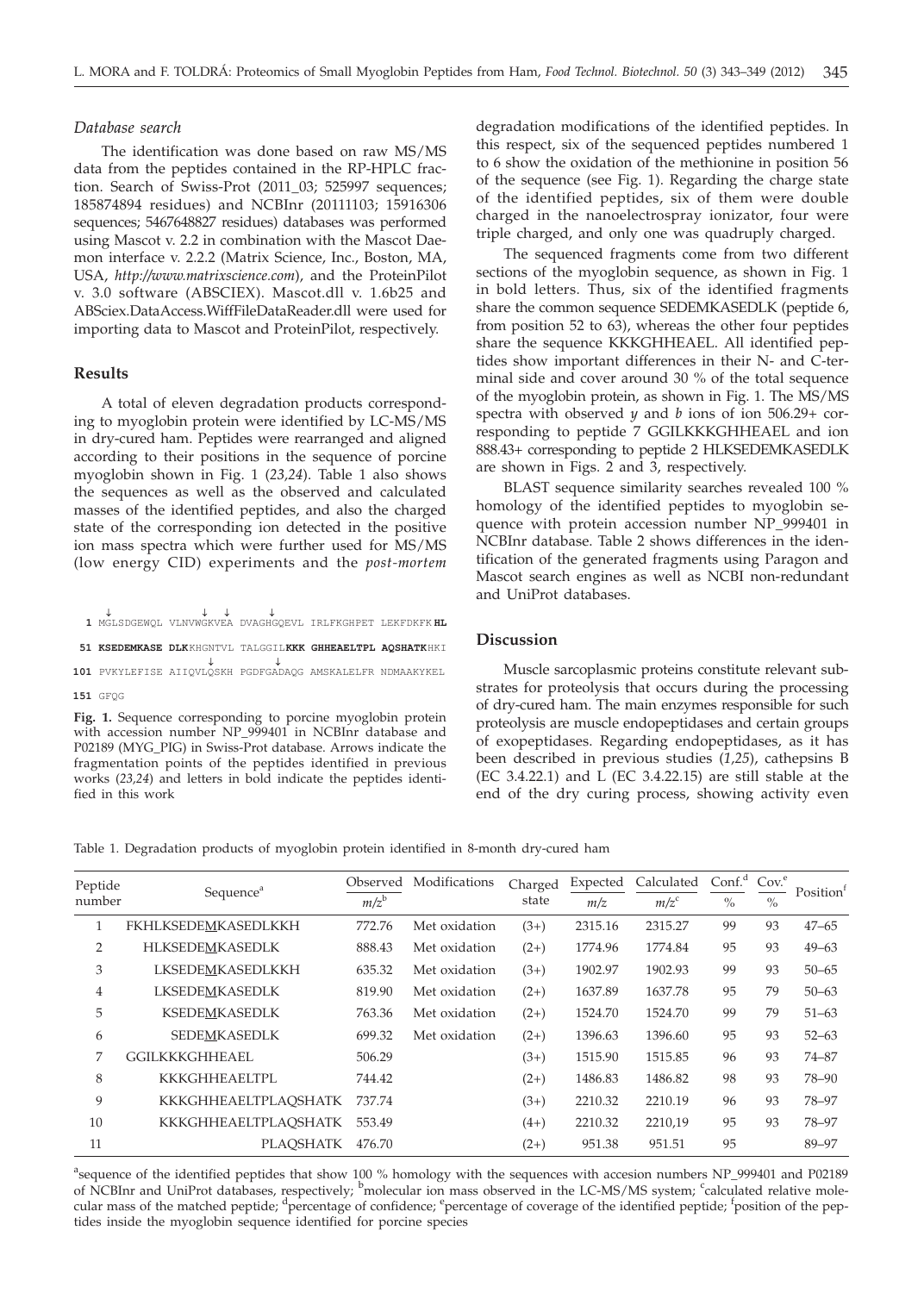

**Fig. 2.** MS/MS spectrum with the observed *y* and *b* ions of ion 506.29+ corresponding to peptide 7 GGILKKKGHHEAEL obtained using a quadrupole time-of-flight mass spectrometer



**Fig. 3.** MS/MS spectrum with the observed *y* and *b* ions of ion 888.43+ corresponding to peptide 2 HLKSEDEMKASEDLK obtained using a quadrupole time-of-flight mass spectrometer

after 15 months of processing. In the case of cathepsin D (EC 3.4.22.17), although its activity in the dry curing is restricted to the first few months of processing (*4*), its action on dry-cured ham proteolysis seems to be relevant (*14*).

Myoglobin protein has been found to be degraded during the *post-mortem* storage of pig meat (*3*) as well as during the processing of dry-cured ham. In this respect, electrophoretic bands for the sarcoplasmic proteins at different stages of the dry curing process of Iberian ham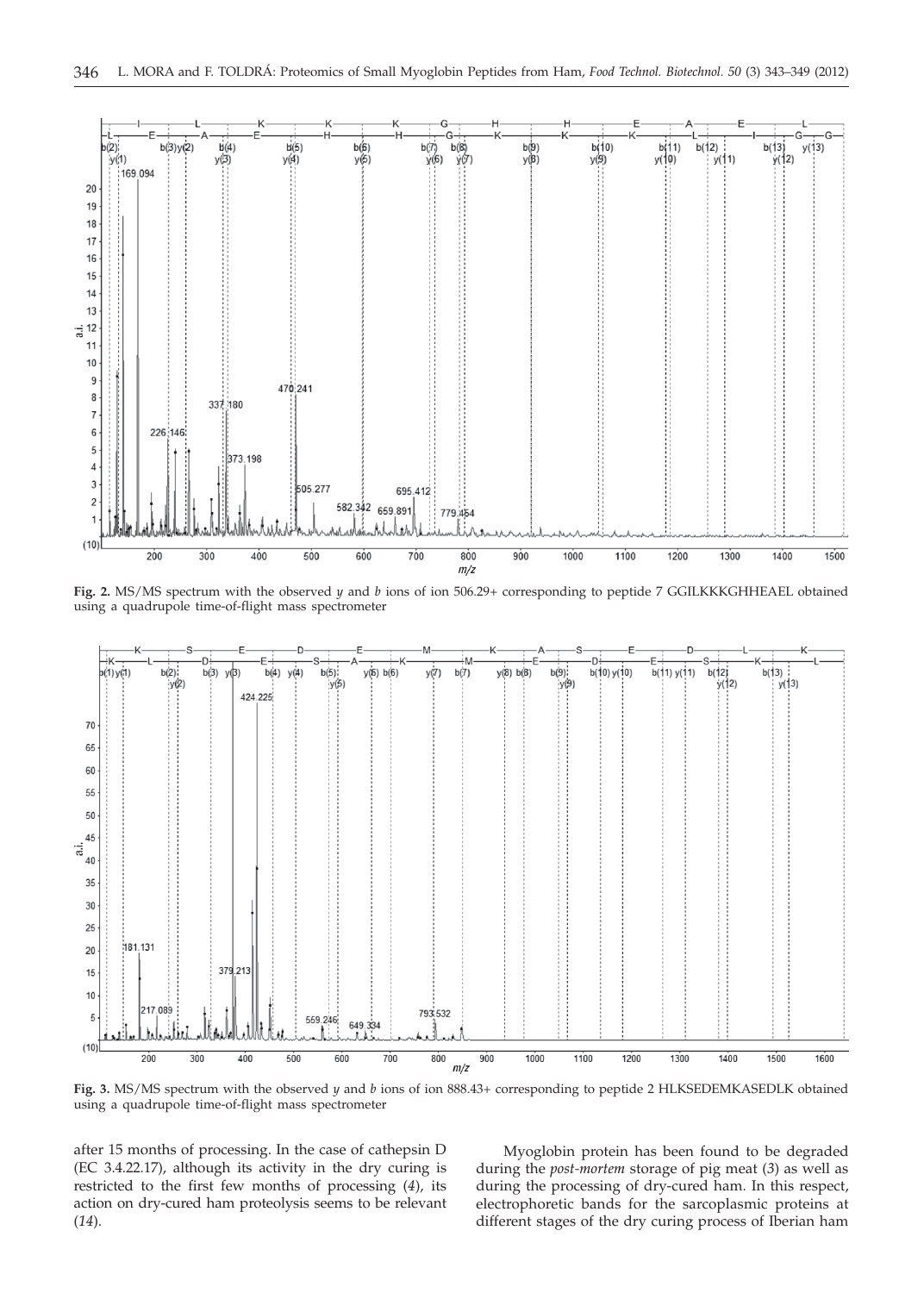|                   | Identification |                               |                     |            |  |  |  |  |  |
|-------------------|----------------|-------------------------------|---------------------|------------|--|--|--|--|--|
| Peptide<br>number |                | $\mathrm{Paragon}^\mathrm{a}$ | Mascot <sup>b</sup> |            |  |  |  |  |  |
|                   | NCBInr         | Swiss-Prot                    | NCBInr              | Swiss-Prot |  |  |  |  |  |
| 1                 |                | Х                             |                     |            |  |  |  |  |  |
| 2                 | X              | Х                             | X                   | X          |  |  |  |  |  |
| 3                 | X              | X                             |                     | X          |  |  |  |  |  |
| 4                 |                | Х                             |                     | X          |  |  |  |  |  |
| 5                 |                | Х                             |                     |            |  |  |  |  |  |
| 6                 |                |                               |                     | X          |  |  |  |  |  |
| 7                 | X              | X                             |                     |            |  |  |  |  |  |
| 8                 | X              | Х                             |                     |            |  |  |  |  |  |
| 9                 | X              | X                             | X                   | X          |  |  |  |  |  |
| 10                |                |                               | X                   |            |  |  |  |  |  |
| 11                |                |                               | Χ                   |            |  |  |  |  |  |

Table 2. Comparison of the identification of myosin degradation products using different search engines and databases

<sup>a</sup>Paragon scores (S) are related to confidence (C) by the formula:  $C=(1-10-S)\times100$ ; <sup>b</sup>Ion score is  $-10\times100P$ , where P is the probability that the observed match is a random event

were reported until 17.5 months of curing, showing that the levels of myoglobin protein were undetectable after this period of time (*11*). A similar study was done on Bayonne hams cured for 8 months (*6*), and also a gradual decrease in the intensity of the electrophoretic band corresponding to myoglobin was detected until the end of curing. A 16-kDa electrophoretic band obtained after SDS- -PAGE separation was identified as myoglobin (*7*) but this band disappeared after 11 months of dry curing and authors suggested that the reason could be that myoglobin protein bound to NO to form nitrosomyoglobin, which is not soluble in aqueous buffers (*11*). Other authors (*8*) have also described partial hydrolysis of myoglobin in 12-month dry-cured ham after the analysis of the bands using two-dimensional gel electrophoresis.

The complete sequence of the myoglobin peptides naturally generated during dry curing has not been described previously. However, two myoglobin peptides generated during the ripening of semi-dry fermented sausages (GKVEADVAGH and HAKHPSDFGA from porcine heart and cardiac muscles, respectively) (*23*), and a longer peptide from raw meat extracts (GLSDGEWQL-VLNAWGKVE from bovine myoglobin protein) (*24*) were sequenced using Edman degradation. The position of these fragments is indicated in Fig. 1 by arrows.

Exopeptidases degrade the large polypeptides generated by endopeptidases, giving rise to small peptides and free amino acids that, together with volatile compounds, are responsible for the characteristic flavour of dry-cured ham (*25*). Dipeptidyl peptidases (DPP) are enzymes that release different dipeptides from the N-terminus of peptides and show high stability during the processing of dry-cured ham (*26*). DPP-I preferentially hydrolyzes N-terminal peptides with a penultimate basic residue, but those peptides containing a basic amino acid in the N-terminal position are not hydrolyzed by this enzyme, neither are those containing a proline residue on either side of the peptide bond. Thus, this enzyme could be responsible for the loss of the dipeptide Phe-Lys-X (FK) in peptide 1 due to the basic charge of lysine amino acid as well as the neutral character of phenylalanine amino acid (*27*). Regarding the other dipeptidyl pepti-

dases, DPP-II and DPP-IV, they preferentially hydrolyse substrates of type X-Pro-, followed by those of type X- -Ala-, and DPP-III activity is assayed using the substrate Arg-Arg-AMC, although Ala-Ala-pNa is also hydrolysed by the enzyme (*28*). Therefore, it seems unlikely that DPP-II, DPP-III or DPP-IV are involved in the generation of the dipeptide Phe-Lys-X (FK) in peptide 1. This is due to the length of the peptide, because the degree of inhibition of DPP-III and DPP-IV depends on the length of the peptides, with the highest inhibition shown by peptides longer than 10 amino acids.

Aminopeptidase activity has been detected in dry- -cured ham even after more than 24 months of processing, suggesting that these enzymes may be involved in the later stages of protein degradation, and may be responsible for the increase in free amino acid concentration observed during the dry curing process. Alanyl (AAP; EC 3.4.11.14) and arginyl aminopeptidases (RAP; EC 3.4.11.6), which show good stability during dry curing and have an optimal neutral pH, appear to be the main contributors to the generation of free amino acids during the processing of dry-cured ham. Methionyl aminopeptidase (MAP; EC 3.4.11.18), whose activity is enhanced in the presence of low amounts of NaCl, can also generate free amino acids in cured pork meat products. This enzyme has broad substrate specificity, exhibiting maximal activity in the hydrolysis of N-terminal Met (100 %) and Lys (81 %) (*29*). Table 1 shows the loss of His (H) N-terminal amino acid in peptide 1 as well as the loss of Leu (L) amino acid in peptides 2 and 3, and the loss of Lys (K) in peptide 4. Considering the stability of aminopeptidases during dry curing, alanyl, arginyl and methionyl aminopeptidases could be responsible for the loss of these N-terminal amino acids.

Carboxypeptidases constitute another group of exopeptidases responsible for the hydrolysis of amino acids from the C-terminal side of peptides. This group of enzymes has not been studied so well as aminopeptidases and the effect of curing agents on their stability during processing remains quite unknown (*30*). Despite this, these enzymes could be responsible for the consecutive loss of C-terminal amino acids Lys (K), Leu (L), and His (H) in peptide 2, as it is shown in Table 1.

The identification of the peptides was done using Mascot and Paragon search engines with the database search approaches of NCBInr and UniProt. The choice of Mascot search parameters requires some user expertise, and has to be previously evaluated with a control sample. When using ProteinPilot software it is not necessary to define mass tolerance or possible modifications because in Paragon algorithm, features such as modifications, substitutions, and cleavage events are modelled with probabilities rather than by discrete user-controlled settings to consider or not consider a feature. Thus, the algorithm removes the user expertise requirement (*20*). Results from Mascot and ProteinPilot were accepted at a confidence level greater than 95 %. Table 1 shows the level of confidence for the individual peptides together with their percentage of coverage. Many complementary results are obtained when using both engines and different databases such as NCBInr and Swiss-Prot (see Table 2). According to the results observed in Table 2, the identification using Paragon search engine resulted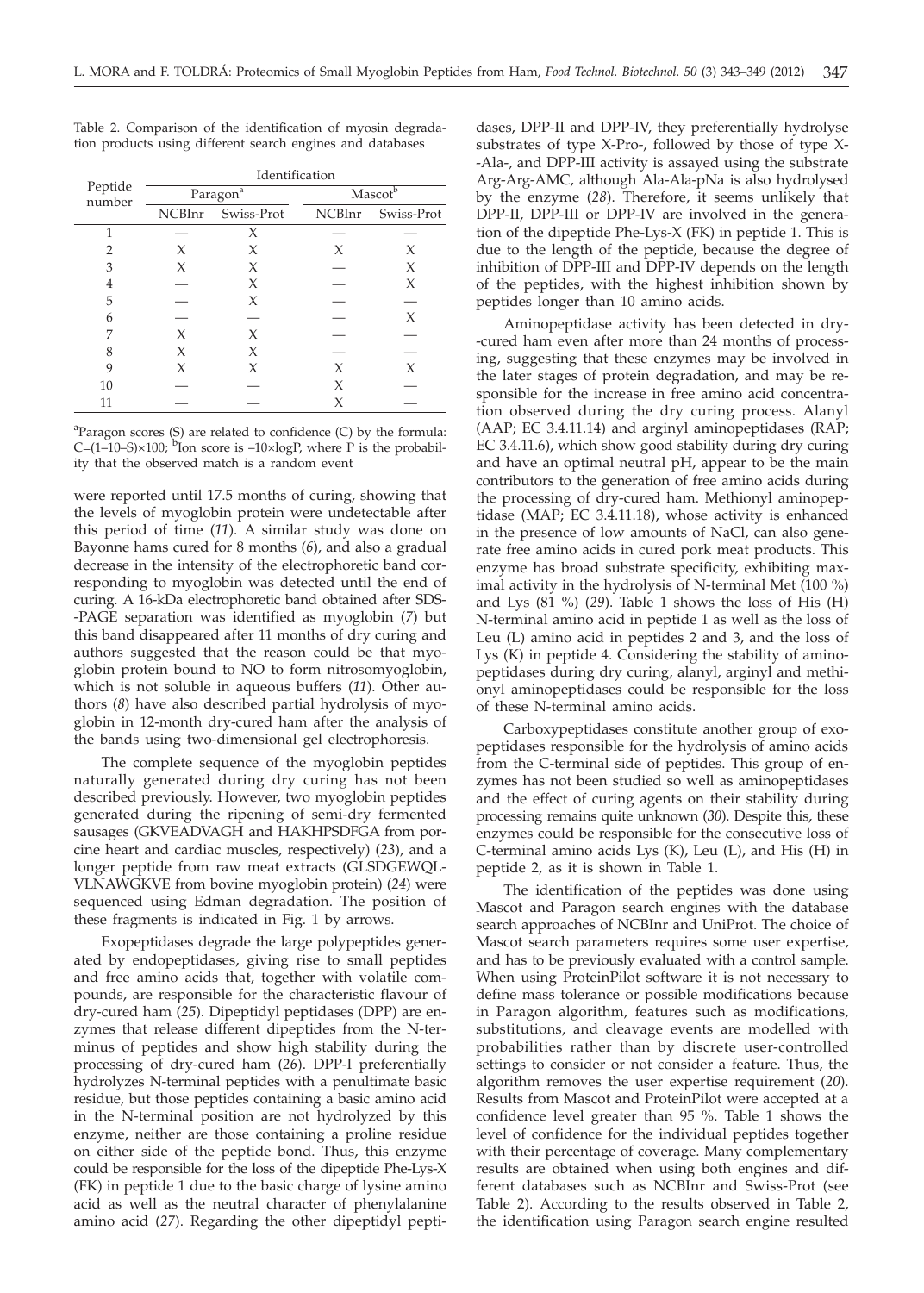in the assignment of 8 myoglobin peptides, whereas the identification using Mascot resulted in the assignment of 7 peptides. A total of 10 peptides were identified with both search engines.

Regarding the protein databases, Paragon search engine was used in NBCInr and Swiss-Prot databases, and a total of 5 sequences of myoglobin peptides were identified in NCBInr, whereas 8 sequences were identified in Swiss-Prot database (see Table 2). All peptides identified in NCBIrn were also identified in Swiss-Prot. On the other hand, Mascot search engine was also tested, and the identification of 4 and 7 sequences of peptides using NCBInr and Swiss-Prot databases, respectively, was also obtained. However, two sequences obtained with Mascot search engine coincided with those obtained with the NCBInr and Swiss-Prot databases.

A previous work with glycolytic enzyme fragments derived from dry curing of ham compared the results obtained with Paragon and Mascot search engines and complementary results were obtained combining both search engines with different databases (*17*).

# **Conclusions**

In this study, a total of eleven fragments generated from myoglobin protein have been identified for the first time in dry-cured ham, proving the intense proteolysis suffered by this protein during the processing of this product. The obtained results suggest the contribution of muscle cathepsins and exopeptidases such as dipeptidyl peptidase I (DPP-I) to the generation of the identified peptides as well as alanyl and arginyl amino peptidases to the increase of free amino acids during ripening. This study also showed that the use of different search engines in combination with different databases provides an increase of assigned peptides, resulting in more identifications.

#### *Acknowledgements*

Grant AGL2010-16305 from the Spanish Ministry of Science and Innovation and FEDER funds are acknowledged. Proteomic analysis was performed in the proteomics services of the Principe Felipe Research Centre, Valencia (Spain), a member of ProteoRed network.

# **References**

- *1.* F. Toldrá, M. Flores, The role of muscle proteases and lipases in flavor development during the processing of dry- -cured ham, *Crit. Rev. Food Sci. Nutr. 38* (1998) 331–352.
- *2.* F. Toldrá, M.C. Aristoy, M. Flores, Contribution of muscle aminopeptidases to flavor development in dry-cured ham, *Food Res. Int. 33* (2000) 181–185.
- *3.* R. Lametsch, L. Kristensen, M.R. Larsen, M. Therkildsen, N. Oksbjerg, P. Ertbjerg, Changes in the muscle proteome after compensatory growth in pigs, *J. Anim. Sci. 84* (2006) 918–924.
- *4.* F. Toldrá, M. Flores, M.C. Aristoy, R. Virgili, G. Parolari, Pattern of muscle proteolytic and lipolytic enzymes from light and heavy pigs, *J. Sci. Food Agric. 71* (1996) 124–128.
- *5.* A. Di Luccia, G. Picariello, G. Cacace, A. Scaloni, M. Faccia, V. Liuzzi *et al*., Proteomic analysis of water soluble and

myofibrillar protein changes occurring in dry-cured hams, *Meat Sci. 69* (2005) 479–491.

- *6.* G. Monin, P. Marinova, A. Talmant, J.F. Martin, M. Cornet, D. Lanore, F. Grasso, Chemical and structural changes in dry-cured hams (Bayonne hams) during processing and effects of the dehairing technique, *Meat Sci. 47* (2009) 29–47.
- *7.* A. Soriano Pérez, A. Gara Ruiz, C. Mariscal Contreras, M. Cabezudo Ibáñez, Separation and identification of sarcoplasmic proteins from hams from three white pig crosses containing Duroc, *Eur. Food Res. Technol. 216* (2003) 193– 198.
- *8.* G. Picariello, A. De Martino, G. Mamone, P. Ferranti, F. Addeo, M. Faccia *et al*., Proteomic study of muscle sarcoplasmic proteins using AUT-PAGE/SDS-PAGE as two-dimensional gel electrophoresis, *J. Chromatogr. B, 833* (2006) 101–108.
- *9.* M. Toyohara, M. Murata, M. Ando, S. Kubota, M. Sakaguchi, H. Toyohara, Texture changes associated with insolubilization of sarcoplasmic proteins during salt-vinegar curing of fish, *J. Food Sci. 64* (1999) 804–807.
- *10.* E. Claeys, L. Uytterhaegen, B. Buts, D. Demeyer, Quantification of beef myofibrillar proteins by SDS-PAGE, *Meat Sci. 39* (1995) 177–193.
- *11.* J.J. Córdoba, T. Antequera, J. Ventanas, C. LópezBote, C. García, M.A. Asensio, Hydrolysis and loss of extractability of proteins during ripening of Iberian ham, *Meat Sci. 37* (1994) 217–227.
- *12.* E. Rodríguez-Núñez, M.C. Aristoy, F. Toldrá, Peptide generation in the processing of dry-cured ham, *Food Chem. 53* (1995) 187–190.
- *13.* M.A. Sentandreu, S. Stoeva, M.C. Aristoy, K. Laib, W. Voelter, F. Toldrá, Identification of small peptides generated in Spanish dry-cured ham, *J. Food Sci. 68* (2003) 64–69.
- *14.* M.A. Sentandreu, M. Armenteros, J.J. Calvete, A. Ouali, M.C. Aristoy, F. Toldrá, Proteomic identification of actin-derived oligopeptides in dry-cured ham, *J. Agric. Food Chem. 55* (2007) 3613–3619.
- *15.* L. Mora, M.A. Sentandreu, K.M. Koistinen, P.D. Fraser, F. Toldrá, P.M. Bramley, Naturally generated small peptides derived from myofibrillar proteins in Serrano dry-cured ham, *J. Agric. Food Chem. 57* (2009) 3228–3234.
- *16.* L. Mora, M.A. Sentandreu, F. Toldrá, Intense degradation of myosin light chain isoforms in Spanish dry-cured ham, *J. Agric. Food Chem. 59* (2011) 3884–3892.
- *17.* L. Mora, M.A. Sentandreu, F. Toldrá, Identification of small troponin T peptides generated in dry-cured ham, *Food Chem. 123* (2010) 691–697.
- *18.* L. Mora, M.A. Sentandreu, P.D. Fraser, F. Toldrá, P.M. Bramley, Oligopeptides arising from the degradation of creatine kinase in Spanish dry-cured ham, *J. Agric. Food Chem. 57* (2009) 8982–8988.
- *19.* S. Sforza, M. Boni, R. Ruozi, R. Virgili, R. Marchelli, Identification and significance of the N-terminal part of swine pyruvate kinase in aged Parma hams, *Meat Sci. 63* (2003) 57–61.
- *20.* L. Mora, M.L. Valero, M.M. del Pino, M.A. Sentandreu, F. Toldrá, Small peptides released from muscle glycolytic enzymes during dry-cured ham processing, *J. Proteom. 74* (2011) 442–450.
- *21.* P. Ascensi, M. Brunori, Myoglobin: A pseudo-enzymatic scavenger of nitric oxide, *Biochem. Mol. Biol. Educ. 29* (2001) 183–185.
- *22.* D. Han, K.W. Mcmillin, J.S. Godber, Hemoglobin, myoglobin, and total pigments in beef and chicken muscles – Chromatographic determination, *J. Food Sci. 59* (1994) 1279– 1282.
- *23.* M.C. Hughes, S. Geary, E. Dransfield, P.L.H. McSweeney, E.E. O'Neill, Characterization of peptides released from rabbit skeletal muscle troponin-T by  $\mu$ -calpain under con-